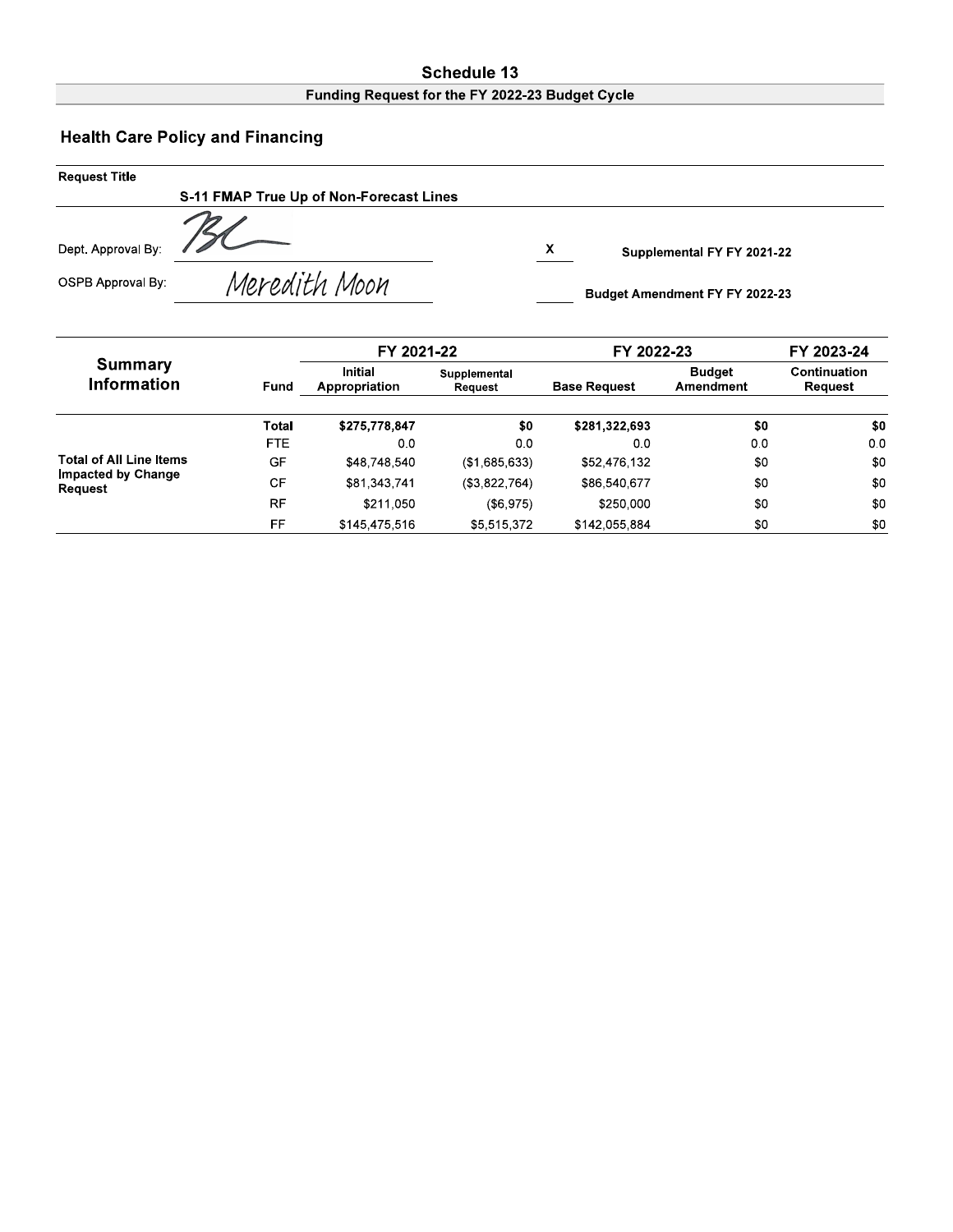|                                                                                                                          |                        | FY 2021-22                      |                         | FY 2022-23          |                            | FY 2023-24                     |
|--------------------------------------------------------------------------------------------------------------------------|------------------------|---------------------------------|-------------------------|---------------------|----------------------------|--------------------------------|
| <b>Line Item</b><br><b>Information</b>                                                                                   | Fund                   | <b>Initial</b><br>Appropriation | Supplemental<br>Request | <b>Base Request</b> | <b>Budget</b><br>Amendment | Continuation<br><b>Request</b> |
| 05. Indigent Care Program - Pediatric Specialty Hospital                                                                 |                        |                                 |                         |                     |                            |                                |
|                                                                                                                          | <b>Total</b>           | \$10,764,010                    | \$0                     | \$10,764,010        | \$0                        | \$0                            |
|                                                                                                                          | <b>FTE</b>             | 0.0                             | 0.0                     | 0.0                 | 0.0                        | 0.0                            |
|                                                                                                                          | GF                     | \$5,048,321                     | (\$166, 842)            | \$5,382,005         | \$0                        | \$0                            |
|                                                                                                                          | CF                     | \$0                             | \$0                     | \$0                 | \$0                        | \$0                            |
|                                                                                                                          | RF                     | \$0                             | \$0                     | \$0                 | \$0                        | \$0                            |
|                                                                                                                          | FF                     | \$5,715,689                     | \$166,842               | \$5,382,005         | \$0                        | \$0                            |
| 06. Other Medical Services - Commission on Family Medicine Residency Training Programs                                   |                        |                                 |                         |                     |                            |                                |
|                                                                                                                          | Total                  | \$9,400,725                     | \$0                     | \$9,400,725         | \$0                        | \$0                            |
|                                                                                                                          | <b>FTE</b>             | 0 <sub>0</sub>                  | 0.0                     | 0.0                 | 0.0                        | 0.0                            |
|                                                                                                                          | GF                     | \$4,197,890                     | (\$138,736)             | \$4,450,363         | \$0                        | \$0                            |
|                                                                                                                          | CF                     | \$0                             | \$0                     | \$0                 | \$0                        | \$0                            |
|                                                                                                                          | <b>RF</b>              | \$211,050                       | (\$6,975)               | \$250,000           | \$0                        | \$0                            |
|                                                                                                                          | FF                     | \$4,991,785                     | \$145,711               | \$4,700,362         | \$0                        | \$0                            |
| 06. Other Medical Services - Public School Health Services                                                               |                        |                                 |                         |                     |                            |                                |
|                                                                                                                          | Total                  | \$167,386,604                   | \$0                     | \$172,092,626       | \$0                        | \$0                            |
|                                                                                                                          | <b>FTE</b>             | 0 <sub>0</sub>                  | 0.0                     | 0.0                 | 0.0                        | 0.0                            |
|                                                                                                                          | GF                     | \$0                             | \$0                     | \$0                 | \$0                        | \$0                            |
|                                                                                                                          | CF                     | \$79,454,838                    | (\$3,822,764)           | \$84,651,774        | \$0                        | \$0                            |
|                                                                                                                          | <b>RF</b>              | \$0                             | \$0                     | \$0                 | \$0                        | \$0                            |
|                                                                                                                          | FF                     | \$87,931,766                    | \$3,822,764             | \$87,440,852        | \$0                        | \$0                            |
| 07. Department of Human Services Medicaid-Funded Programs - Child Welfare Services                                       |                        |                                 |                         |                     |                            |                                |
|                                                                                                                          | <b>Total</b>           | \$13,421,808                    | \$0                     | \$13,422,730        | \$0                        | \$0                            |
|                                                                                                                          | <b>FTE</b>             | 0.0                             | 0 <sub>0</sub>          | 0.0                 | 0.0                        | 0.0                            |
|                                                                                                                          | GF                     | \$6,294,828                     | (\$208,038)             | \$6,711,365         | \$0                        | \$0                            |
|                                                                                                                          | $\mathsf{C}\mathsf{F}$ | \$0                             | \$0                     | \$0                 | \$0                        | $\$0$                          |
|                                                                                                                          | <b>RF</b>              | \$0                             | \$0                     | \$0                 | \$0                        | \$0                            |
|                                                                                                                          | FF                     | \$7,126,980                     | \$208,038               | \$6,711,365         | \$0                        | $\$0$                          |
| 07. Department of Human Services Medicaid-Funded Programs - Div of Comm. and Family Support, Early Intervention Services |                        |                                 |                         |                     |                            |                                |
|                                                                                                                          | <b>Total</b>           | \$7,968,022                     | \$0                     | \$7,968,022         | \$0                        | \$0                            |
|                                                                                                                          | <b>FTE</b>             | 0.0                             | 0.0                     | 0.0                 | 0.0                        | 0.0                            |
|                                                                                                                          | GF                     | \$3,737,003                     | (\$123,505)             | \$3,984,011         | \$0                        | \$0                            |
|                                                                                                                          | CF                     | \$0                             | \$0                     | \$0                 | \$0                        | \$0                            |
|                                                                                                                          | <b>RF</b>              | \$0                             | \$0                     | \$0                 | \$0                        | $\$0$                          |
|                                                                                                                          | FF                     | \$4,231,019                     | \$123,505               | \$3,984,011         | \$0                        | $\$0$                          |
| 07. Department of Human Services Medicaid-Funded Programs - Mental Health Treatment Services for Youth (H.B. 99-1116)    |                        |                                 |                         |                     |                            |                                |
|                                                                                                                          | <b>Total</b>           | \$128,478                       | \$0                     | \$128,478           | \$0                        | \$0                            |
|                                                                                                                          | <b>FTE</b>             | 0.0                             | 0.0                     | 0.0                 | 0.0                        | 0.0                            |
|                                                                                                                          | GF                     | \$60,256                        | (\$1,991)               | \$64,239            | \$0                        | $\$0$                          |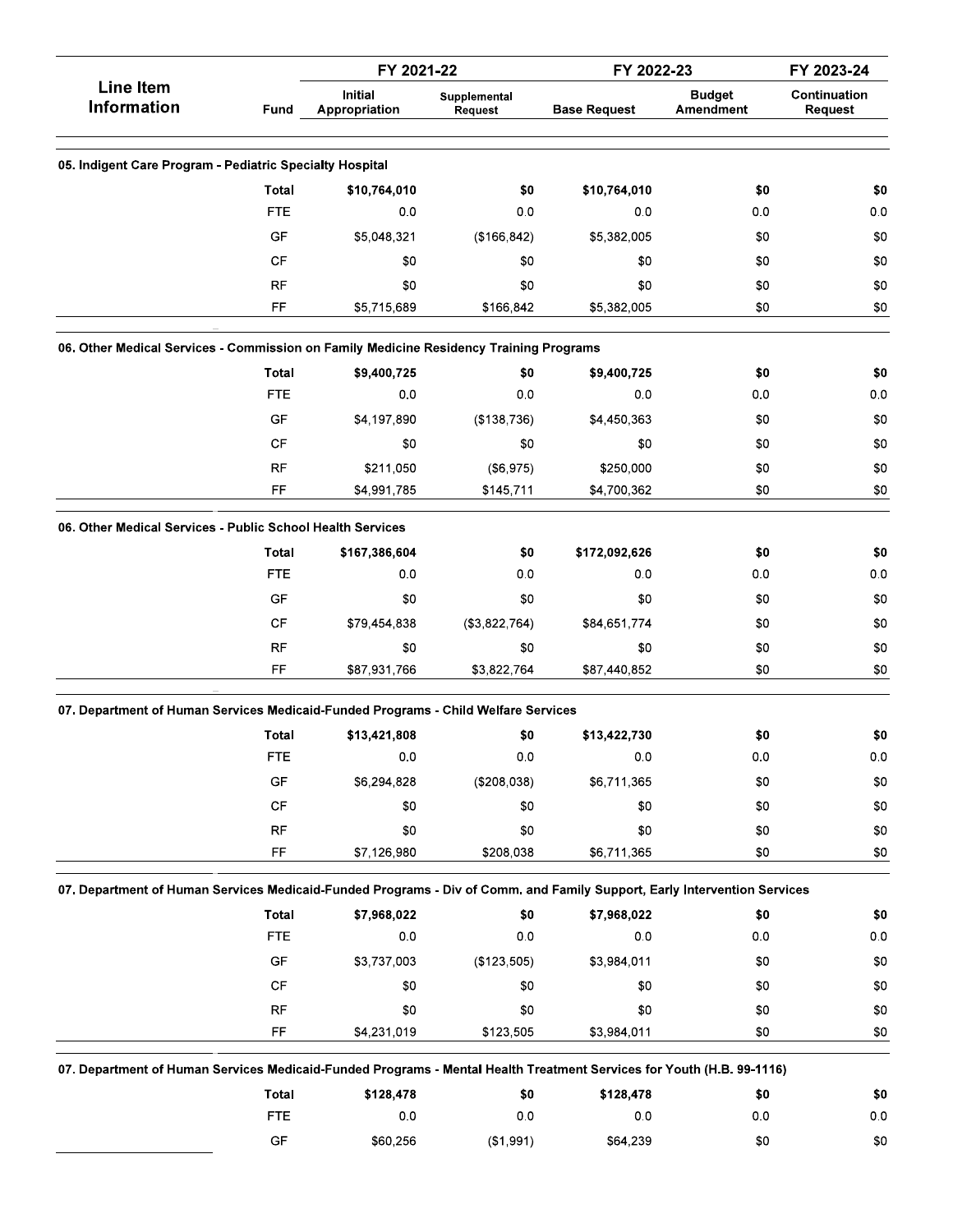|                                                                                                                 |                            | FY 2021-22                      |                         | FY 2022-23          |                            | FY 2023-24                          |
|-----------------------------------------------------------------------------------------------------------------|----------------------------|---------------------------------|-------------------------|---------------------|----------------------------|-------------------------------------|
| <b>Line Item</b><br><b>Information</b>                                                                          | Fund                       | <b>Initial</b><br>Appropriation | Supplemental<br>Request | <b>Base Request</b> | <b>Budget</b><br>Amendment | Continuation<br><b>Request</b>      |
|                                                                                                                 | CF                         | \$0                             | \$0                     | \$0                 | \$0                        | $\$0$                               |
|                                                                                                                 | <b>RF</b>                  | \$0                             | \$0                     | \$0                 | \$0                        | \$0                                 |
|                                                                                                                 | FF                         | \$68,222                        | \$1,991                 | \$64,239            | \$0                        | \$0                                 |
| 07. Department of Human Services Medicaid-Funded Programs - High Risk Pregnant Women Program                    |                            |                                 |                         |                     |                            |                                     |
|                                                                                                                 | Total                      | \$1,865,775                     | \$0                     | \$1,865,775         | \$0                        | \$0                                 |
|                                                                                                                 | <b>FTE</b>                 | 0.0                             | 0.0                     | 0.0                 | 0.0                        | $0.0\,$                             |
|                                                                                                                 | GF                         | \$875,048                       | (\$28,919)              | \$932,888           | \$0                        | \$0                                 |
|                                                                                                                 | CF                         | \$0                             | \$0                     | \$0                 | \$0                        | \$0                                 |
|                                                                                                                 | <b>RF</b>                  | \$0                             | \$0                     | \$0                 | \$0                        | \$0                                 |
|                                                                                                                 | FF                         | \$990,727                       | \$28,919                | \$932,887           | \$0                        | \$0                                 |
| 07. Department of Human Services Medicaid-Funded Programs - Mental Health Institutes                            |                            |                                 |                         |                     |                            |                                     |
|                                                                                                                 | <b>Total</b>               | \$8,219,072                     | \$0                     | \$8,219,072         | \$0                        | \$0                                 |
|                                                                                                                 | <b>FTE</b>                 | 0.0                             | 0 <sub>0</sub>          | 0.0                 | 0.0                        | $0.0\,$                             |
|                                                                                                                 | GF                         | \$3,854,745                     | (\$127,395)             | \$4,109,536         | \$0                        | \$0                                 |
|                                                                                                                 | CF                         | \$0                             | \$0                     | \$0                 | \$0                        | \$0                                 |
|                                                                                                                 | <b>RF</b>                  | \$0                             | \$0                     | \$0                 | \$0                        | \$0                                 |
|                                                                                                                 | FF                         | \$4,364,327                     | \$127,395               | \$4,109,536         | \$0                        | \$0                                 |
| 07. Department of Human Services Medicaid-Funded Programs - Regional Centers                                    |                            |                                 |                         |                     |                            |                                     |
|                                                                                                                 | <b>Total</b>               | \$54,771,068                    | \$0                     | \$55,605,490        | \$0                        | \$0                                 |
|                                                                                                                 | <b>FTE</b>                 | 0.0                             | 0.0                     | 0.0                 | 0.0                        | $0.0\,$                             |
|                                                                                                                 | GF                         | \$23,798,727                    | (\$848,951)             | \$25,913,841        | \$0                        | \$0                                 |
|                                                                                                                 | <b>CF</b>                  | \$1,888,903                     | \$0                     | \$1,888,903         | \$0                        | \$0                                 |
|                                                                                                                 | <b>RF</b>                  | \$0                             | \$0                     | \$0                 | \$0                        | \$0                                 |
|                                                                                                                 | FF                         | \$29,083,438                    | \$848,951               | \$27,802,746        | \$0                        | \$0                                 |
| 07. Department of Human Services Medicaid-Funded Programs - Regional Center Depreciation and Annual Adjustments |                            |                                 |                         |                     |                            |                                     |
|                                                                                                                 | <b>Total</b>               | \$691,725                       | \$0                     | \$691,725           | \$0                        | \$0                                 |
|                                                                                                                 |                            |                                 |                         |                     |                            |                                     |
|                                                                                                                 | <b>FTE</b>                 | 0.0                             | 0.0                     | 0.0                 | 0.0                        |                                     |
|                                                                                                                 | GF                         | \$324,420                       | (\$10,722)              | \$345,864           | \$0                        |                                     |
|                                                                                                                 | CF                         | \$0                             | \$0                     | \$0                 | \$0                        |                                     |
|                                                                                                                 | <b>RF</b>                  |                                 | \$0                     | \$0                 | \$0                        |                                     |
|                                                                                                                 | FF                         | \$0<br>\$367,305                | \$10,722                | \$345,861           | \$0                        | $0.0\,$<br>\$0<br>\$0<br>\$0<br>\$0 |
|                                                                                                                 |                            |                                 |                         |                     |                            |                                     |
| 07. Department of Human Services Medicaid-Funded Programs - Division Of Youth Corrections - Medicaid Funding    |                            |                                 |                         |                     |                            |                                     |
|                                                                                                                 | <b>Total</b><br><b>FTE</b> | \$1,161,560<br>$0.0\,$          | \$0<br>0 <sub>0</sub>   | \$1,164,040<br>0.0  | \$0<br>0.0                 |                                     |
|                                                                                                                 | GF                         | \$557,302                       | (\$30,534)              | \$582,020           | \$0                        |                                     |
|                                                                                                                 | CF                         | \$0                             | \$0                     | \$0                 | \$0                        | \$0                                 |
|                                                                                                                 | <b>RF</b>                  | \$0                             | \$0                     | \$0                 | \$0                        | \$0<br>$0.0\,$<br>\$0<br>\$0        |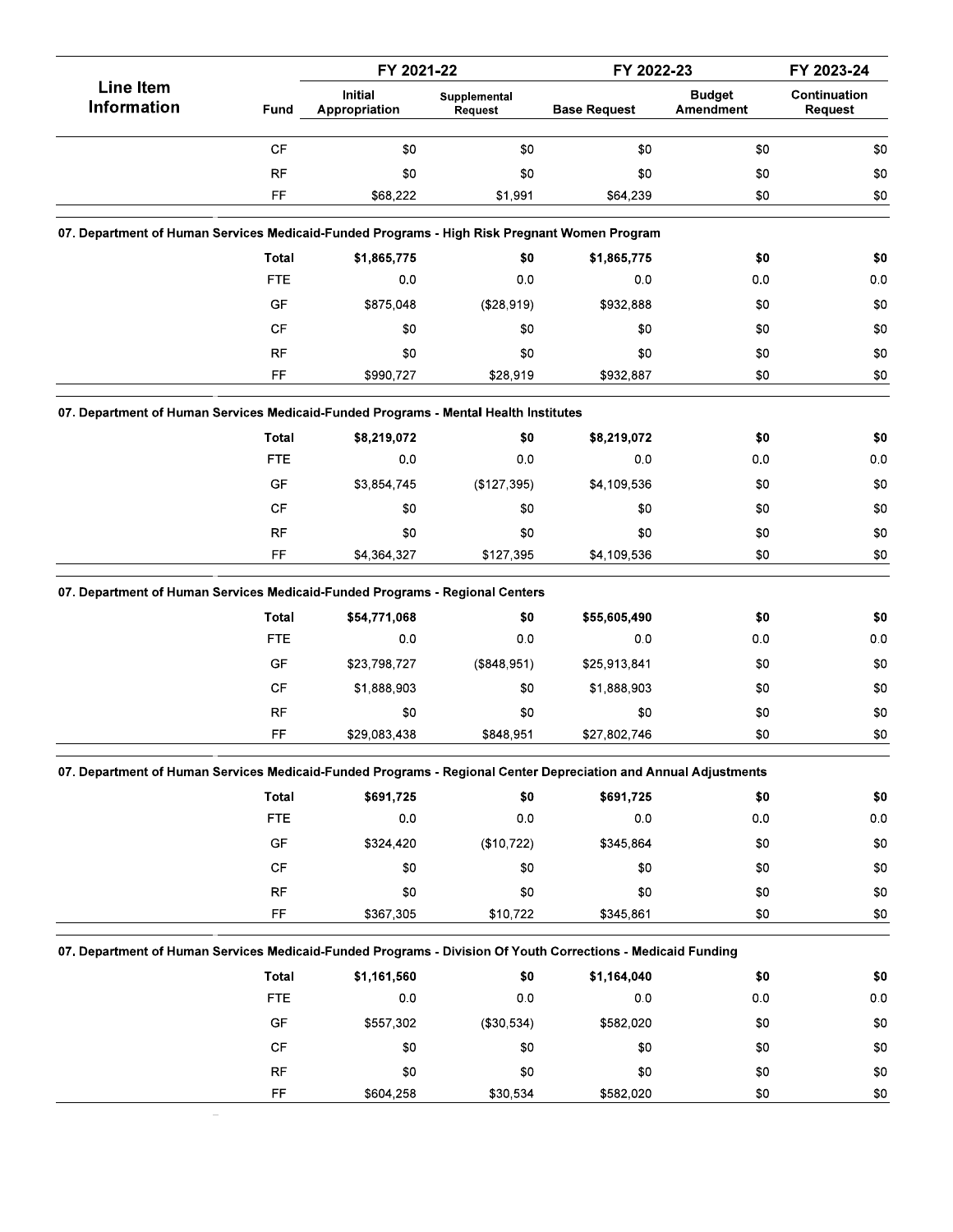|                              |                                                                | <b>Auxiliary Data</b>                                   |      |  |
|------------------------------|----------------------------------------------------------------|---------------------------------------------------------|------|--|
| <b>Requires Legislation?</b> | NO.                                                            |                                                         |      |  |
| <b>Type of Request?</b>      | Health Care Policy and Financing<br><b>Prioritized Request</b> | Interagency Approval or<br><b>Related Schedule 13s:</b> | None |  |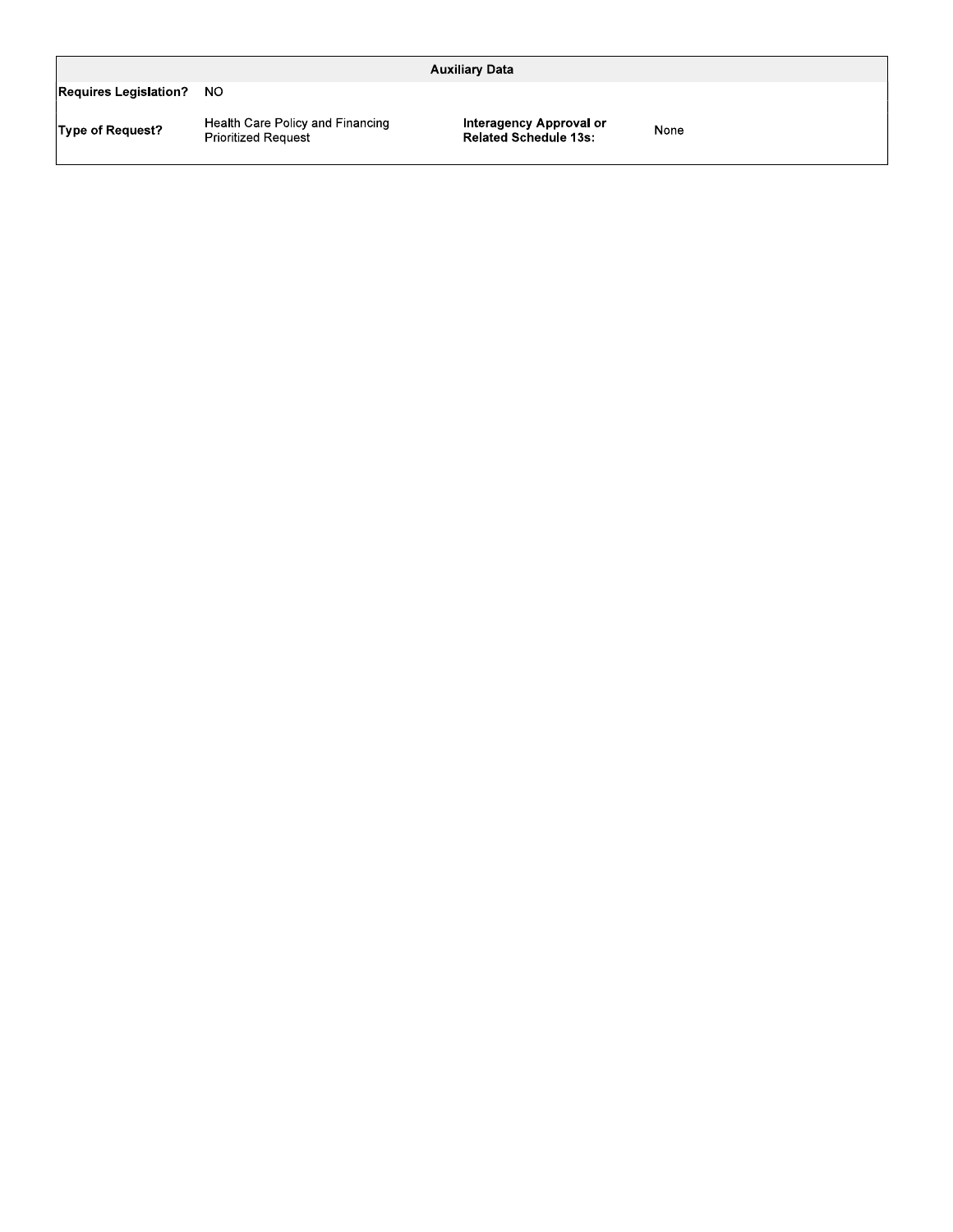Department of Health Care Policy & Financing **Jared Polis**

FY 2021-22 Funding Request

January 3, 2022



Governor

**Kim Bimestefer** Executive Director

### **Department Priority: S-11 Request Detail: FY 2021-22 FMAP True-Up for Non-Forecast Lines**

| Summary of Funding Change for FY 2021-22 |                             |                              |                              |  |  |  |  |  |  |
|------------------------------------------|-----------------------------|------------------------------|------------------------------|--|--|--|--|--|--|
|                                          |                             |                              | <b>Incremental Change</b>    |  |  |  |  |  |  |
|                                          | FY 2021-22<br>Appropriation | FY 2021-22<br><b>Request</b> | FY 2022-23<br><b>Request</b> |  |  |  |  |  |  |
| <b>Total Funds</b>                       | \$275,778,847               | \$0                          | \$0                          |  |  |  |  |  |  |
| <b>FTE</b>                               | 0.0                         | 0.0                          | 0.0                          |  |  |  |  |  |  |
| <b>General Fund</b>                      | \$48,748,540                | (51,685,633)                 | \$0                          |  |  |  |  |  |  |
| Cash Funds                               | \$81,343,741                | (53,822,764)                 | \$0                          |  |  |  |  |  |  |
| <b>Reappropriated Funds</b>              | \$211,050                   | (56, 975)                    | \$0                          |  |  |  |  |  |  |
| <b>Federal Funds</b>                     | \$145,475,516               | \$5,515,372                  | \$0                          |  |  |  |  |  |  |

## *Summary of Request*

The Department of Health Care Policy & Financing (the department) requests a true-up of fund splits to account for the extension of the temporary increase in federal financial participation available through the Families First Coronavirus Response Act for line items that are independent of the department's caseload forecasts. The cash funds are from the Health Care Affordability and Sustainability Fee Cash Fund. The request has \$0 total funds impact. This request is not considered on the evidence-based policy continuum.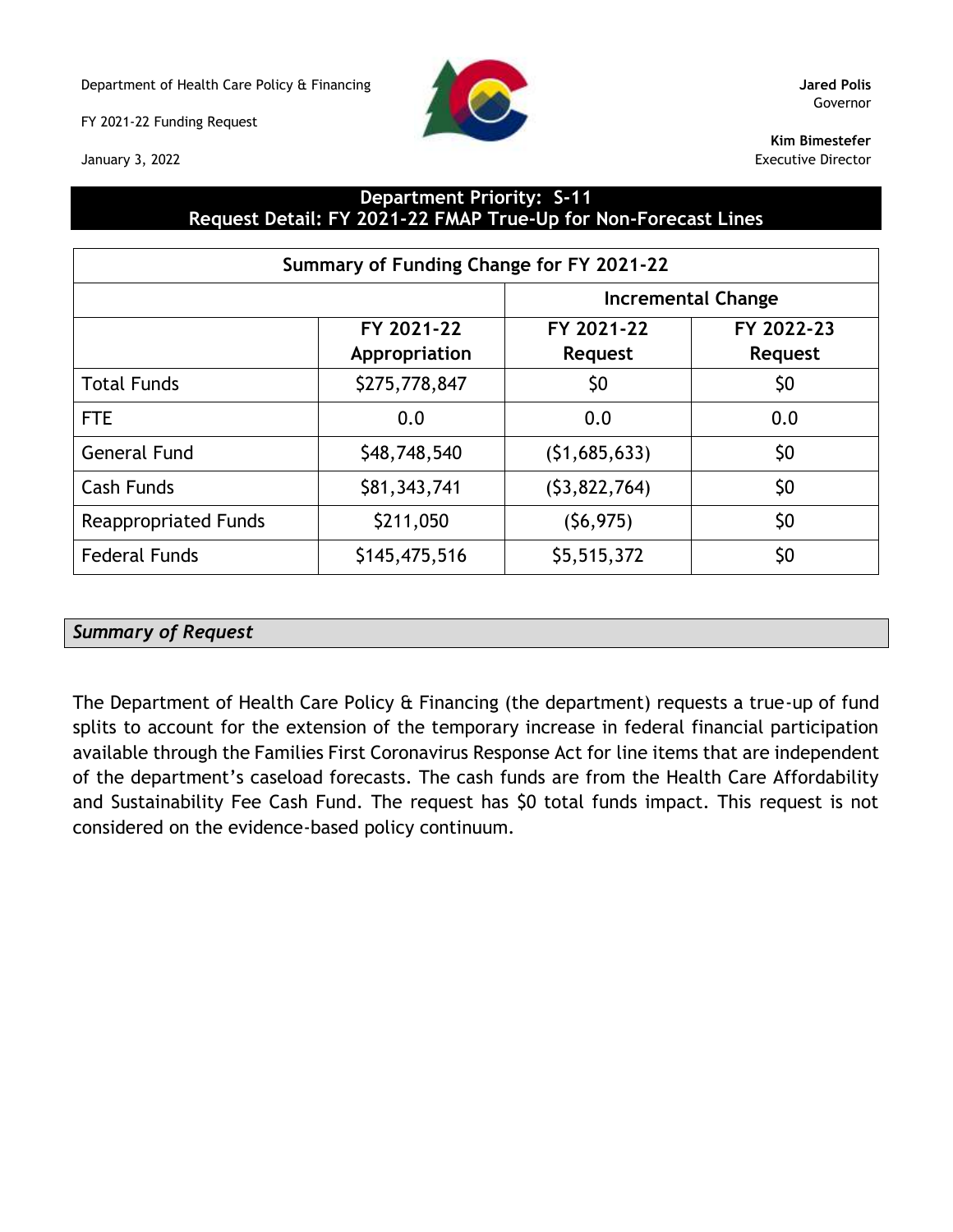## *Current Program*

The department makes payments to providers from several line items that are outside of the traditional fee-for-service payment model and are not included in the department's standard forecast-based requests that were submitted on November 1, 2021. These payments are eligible for the enhanced federal medical assistance percentage (FMAP) under Medicaid and include Indigent Care Program payments and services provided by the Department of Human Services (CDHS).

### *Problem or Opportunity*

In accordance with the Families First Coronavirus Response Act, the department can draw down an enhanced match of 56.20% on payments for Medicaid-allowable services incurred during the public health emergency and through the end of the quarter in which the public health emergency ends, which is now assumed to be March 31, 2022. The current year appropriation for the line items, as enacted by the department's Long Bill (S.B. 21-205), assumed the enhanced match would end December 31, 2021.

#### *Proposed Solution*

The department requests a reduction of \$1,685,633 General Fund, a reduction of \$3,822,764 cash funds, a reduction of reappropriated funds of \$6,975, and an increase of \$5,515,372 federal funds in FY 2021-22 only, to account for the extension of the public health emergency declaration and temporary increase in FMAP available through the Families First Coronavirus Response Act. This request is a technical adjustment to fund sources and does not fall on the evidence continuum.

#### *Anticipated Outcomes*

By adjusting the funding splits of the appropriations, the department's budget will accurately reflect the source of funding for these line items. The total funds payments from the line items will remain unchanged as the request only alters the allocation between federal funds and state funds.

#### *Assumptions and Calculations*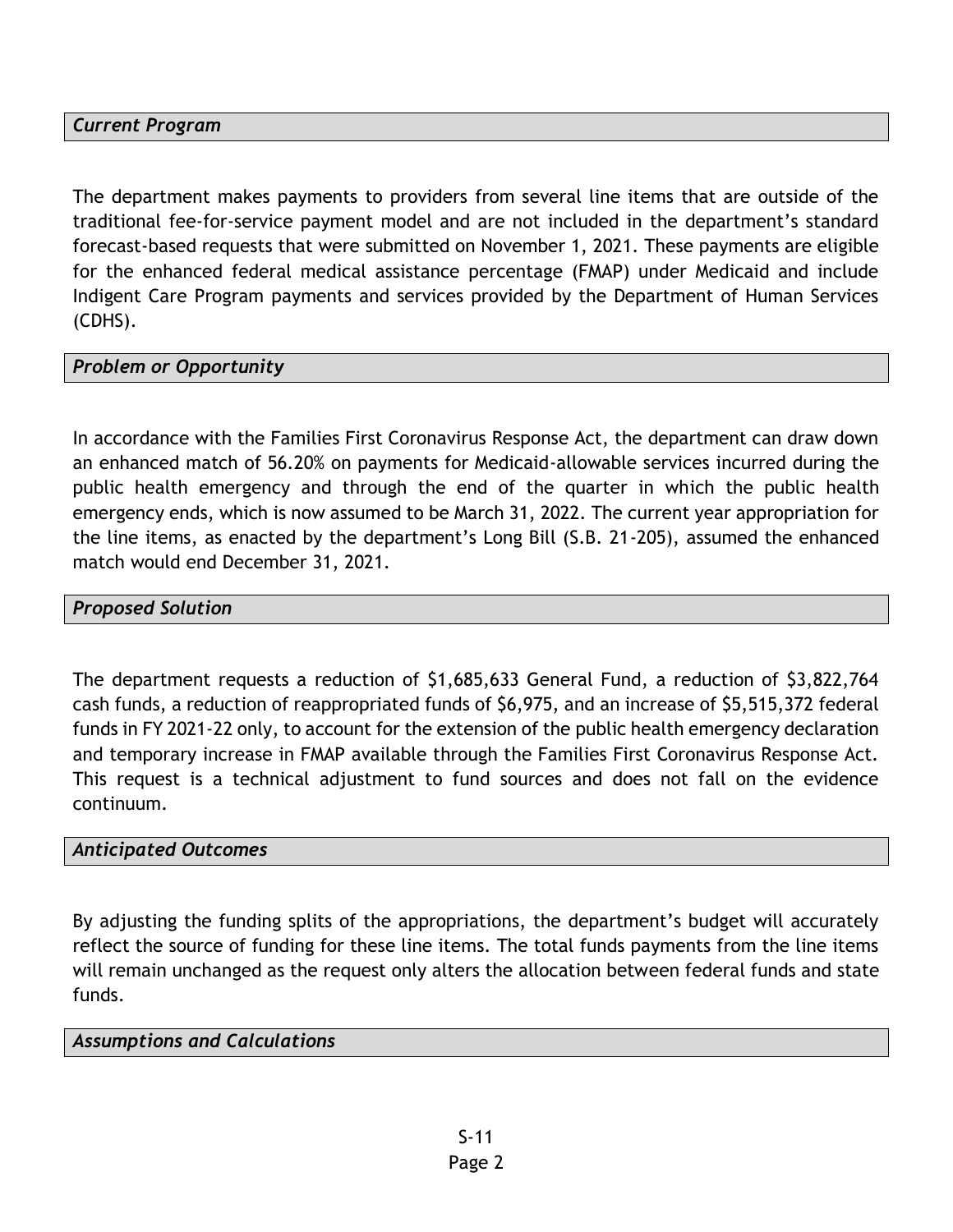The department calculated the General Fund reduction based on the total funds appropriation from the department's Long Bill appropriations.

The department assumes that the public health emergency will remain in effect through January 16, 2022, 90 days from when the public health emergency declaration associated with the COVID-19 pandemic was last extended by the Secretary of Health and Human Services.<sup>1</sup> As long as the public health emergency is in effect for any day in the first calendar quarter of 2022, section 6008 of the Families First Coronavirus Relief Act specifies that the enhanced FMAP is available until "…the last day of the calendar quarter in which the last day of such emergency period occurs." As a result, the department expects that the enhanced FMAP will be available through March 31, 2022.

In Appendix A, Tables 1 and 2 show the summary by line item and summary by initiative, respectively. Table sets 3 and 4 show the calculations used to identify the incremental amount requested for each line item.

*Supplemental, 1331 Supplemental or Budget Amendment Criteria*

The supplemental funding request is being made due to new information which was not available when FY 2020-21 appropriations were set. The public health emergency declaration associated with the COVID-19 pandemic was extended by the Secretary of Health and Human Services effective October 18, 2021.

<sup>1</sup> https://www.phe.gov/emergency/news/healthactions/phe/Pages/COVDI-15Oct21.aspx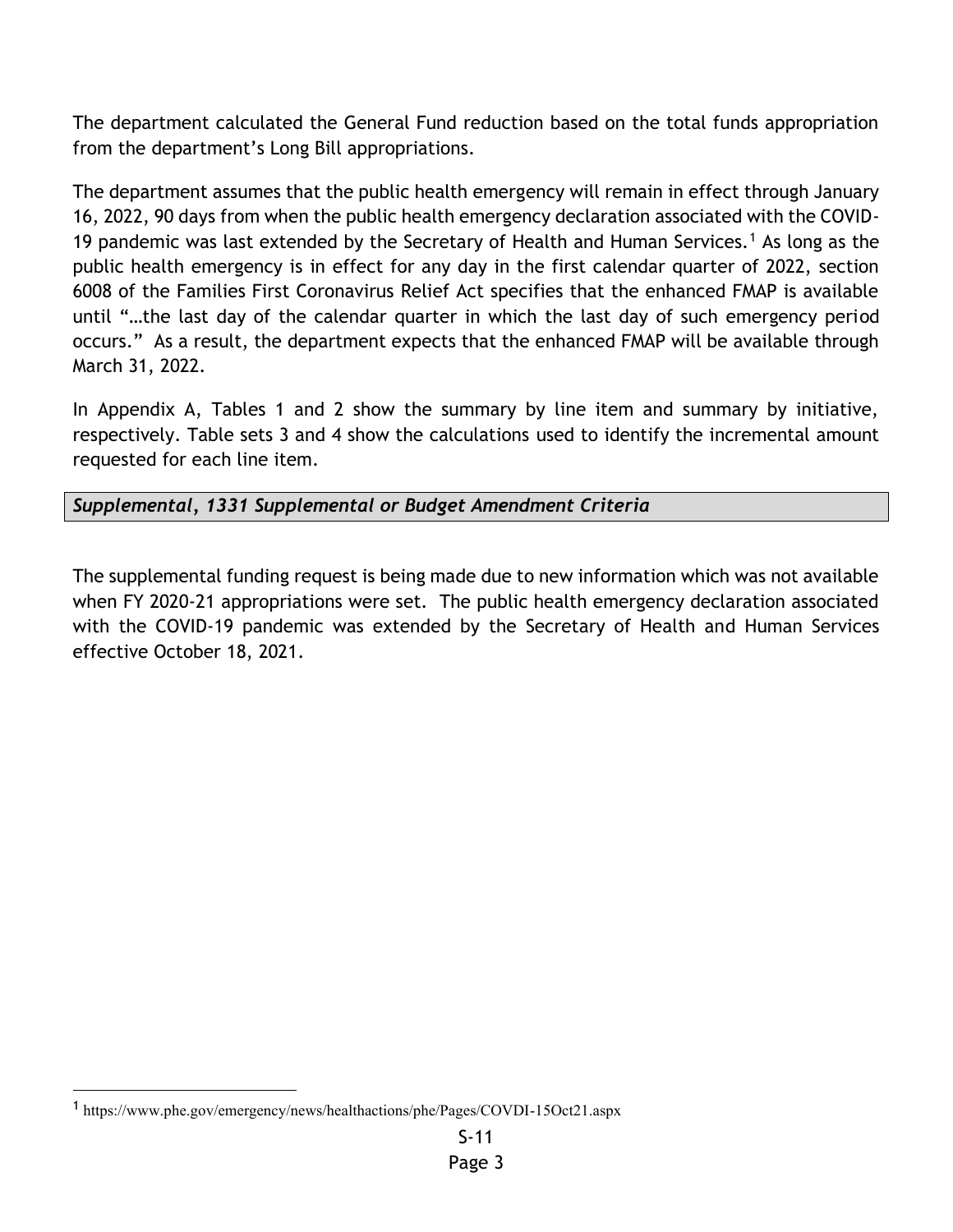|            |                                                                                                |                    |            | Table 1.1                   |                           |                         |                      |            |                           |
|------------|------------------------------------------------------------------------------------------------|--------------------|------------|-----------------------------|---------------------------|-------------------------|----------------------|------------|---------------------------|
|            |                                                                                                |                    |            | <b>Summary by Line Item</b> |                           |                         |                      |            |                           |
|            |                                                                                                |                    |            | FY 2021-22                  |                           |                         |                      | <b>FFP</b> |                           |
| <b>Row</b> | <b>Line Item</b>                                                                               | <b>Total Funds</b> | <b>FTE</b> | <b>General Fund</b>         | Cash Funds <sup>(1)</sup> | Reappropriated<br>Funds | <b>Federal Funds</b> | Rate       | <b>Notes/Calculations</b> |
| A          | (5) Indigent Care Program; Pediatric Specialty Hospital                                        | \$0                | 0.0        | (\$166,842)                 | \$0                       | \$0                     | \$166,842            | <b>NA</b>  | Table 2.1, Row A          |
| B          | (6) Other Medical Services; Commission on Family<br>Medicine Residency Training Programs       | \$0                | $0.0\,$    | (\$138,736)                 | \$0                       | $($ \$6,975)            | \$145,711            | <b>NA</b>  | Table 2.1, Row C          |
|            | (6) Other Medical Services; Public School Health Services                                      | \$0                | 0.0        | \$0                         | (\$3,822,764)             | \$0                     | \$3,822,764          | <b>NA</b>  | Table 2.1, Row D          |
| D          | (7) Department of Human Services Medicaid-Programs;<br>Child Welfare Services                  | \$0                | 0.0        | (S208, 038)                 | \$0                       | \$0                     | \$208,038            | NA         | Table 2.1, Row F          |
| E          | (7) Department of Human Services Medicaid-Programs;<br><b>Early Intervention Services</b>      | \$0                | 0.0        | (\$123,505)                 | \$0                       | \$0                     | \$123,505            | <b>NA</b>  | Table 2.1, Row G          |
| F          | (7) Department of Human Services Medicaid-Programs;<br><b>Mental Health Treatment Services</b> | \$0                | 0.0        | (\$1,991)                   | \$0                       | \$0                     | \$1,991              | NA         | Table 2.1, Row H          |
| G          | (7) Department of Human Services Medicaid-Programs;<br>High Risk Pregnant Women                | \$0                | 0.0        | (\$28,919)                  | \$0                       | \$0                     | \$28,919             | NA         | Table 2.1, Row I          |
| Н          | (7) Department of Human Services Medicaid-Programs;<br>Mental Health Institutes                | \$0                | 0.0        | (\$127,395)                 | \$0                       | \$0                     | \$127,395            | NA         | Table 2.1, Row J          |
|            | (7) Department of Human Services Medicaid-Programs;<br>Regional Centers                        | \$0                | 0.0        | (S848,951)                  | \$0                       | \$0                     | \$848,951            | <b>NA</b>  | Table 2.1, Row K          |
|            | (7) Department of Human Services Medicaid-Programs;<br>Regional Centers Depreciation           | \$0                | 0.0        | (\$10,722)                  | \$0                       | \$0                     | \$10,722             | NA         | Table 2.1, Row L          |
|            | (7) Department of Human Services Medicaid-Programs;<br>Division of Youth Services              | \$0                | 0.0        | (\$30,534)                  | \$0                       | \$0                     | \$30,534             | <b>NA</b>  | Table 2.1, Row M          |
|            | <b>Total Request</b>                                                                           | \$0                | 0.0        | (\$1,685,633)               | (S3, 822, 764)            | $($ \$6,975)            | \$5,515,372          | <b>NA</b>  | Sum of Rows A thru K      |

(1) Cash funds represent funds certified as public expenditures incurred by school districts or boards of cooperative educational services that are eligible for federal financial participation under Medicaid.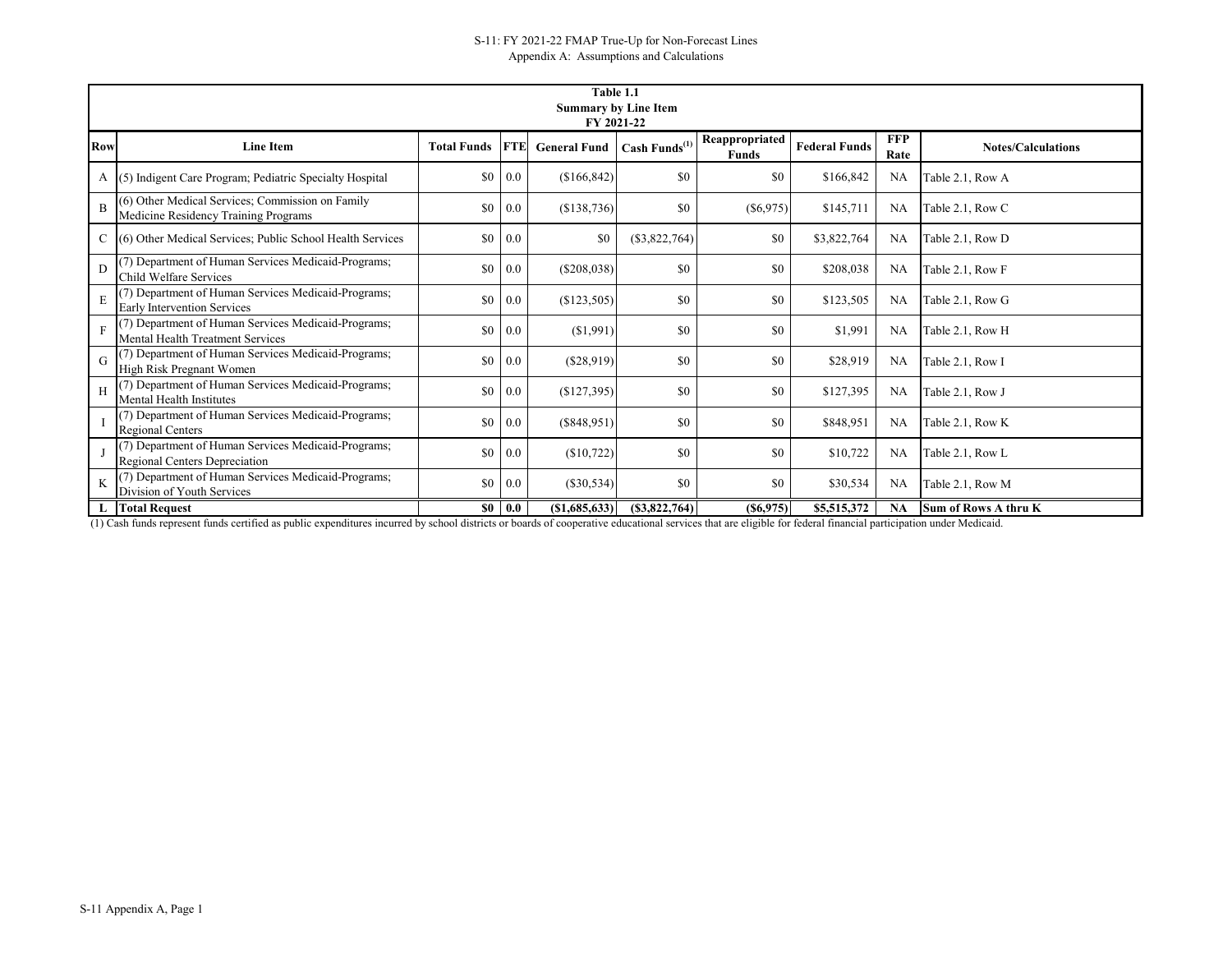|              |                                                                     |                    |            |                     | Table 2.1                                  |                         |                      |                    |                            |
|--------------|---------------------------------------------------------------------|--------------------|------------|---------------------|--------------------------------------------|-------------------------|----------------------|--------------------|----------------------------|
|              |                                                                     |                    |            |                     | <b>Summary by Initiative</b><br>FY 2021-22 |                         |                      |                    |                            |
| <b>Row</b>   | Item                                                                | <b>Total Funds</b> | <b>FTE</b> | <b>General Fund</b> | Cash Funds <sup>(1)</sup>                  | Reappropriated<br>Funds | <b>Federal Funds</b> | <b>FFP</b><br>Rate | <b>Notes/Calculations</b>  |
|              | <b>Indigent Care Program</b>                                        |                    |            |                     |                                            |                         |                      |                    |                            |
|              | A Pediatric Specialty Hospital                                      | \$0                | 0.0        | (\$166,842)         | \$0                                        | \$0                     | \$166,842            | <b>NA</b>          | Table 3.1, Row A           |
| B            | <b>Subtotal - Indigent Care Program</b>                             | \$0                | 0.0        | (\$166,842)         | \$0                                        | \$0                     | \$166,842            | <b>NA</b>          | <b>Row A</b>               |
|              | <b>Other Medical Services</b>                                       |                    |            |                     |                                            |                         |                      |                    |                            |
|              | Commission on Family Medicine Residency<br><b>Training Programs</b> | \$0                | 0.0        | (\$138,736)         | \$0                                        | $(\$6,975)$             | \$145,711            | NA                 | Table 3.1, Row B           |
| D            | Public School Health Services                                       | \$0                | 0.0        | \$0                 | (\$3,822,764)                              | \$0                     | \$3,822,764          | <b>NA</b>          | Table 3.1, Row C           |
|              | <b>Subtotal - Other Medical Services</b>                            | \$0                | 0.0        | (\$138,736)         | (S3, 822, 764)                             | (S6, 975)               | \$3,968,475          | <b>NA</b>          | $Row C + Row D$            |
|              |                                                                     |                    |            |                     |                                            |                         |                      |                    |                            |
|              | <b>Department of Human Services (DHS) Medicaid-Funding Programs</b> |                    |            |                     |                                            |                         |                      |                    |                            |
| F            | Child Welfare Services                                              | \$0                | 0.0        | (\$208,038)         | \$0                                        | \$0                     | \$208,038            | NA                 | Table 4.1, Row A           |
|              | <b>Early Intervention Services</b>                                  | \$0                | 0.0        | (\$123,505)         | \$0                                        | \$0                     | \$123,505            | <b>NA</b>          | Table 4.1, Row B           |
| H            | Mental Health Treatment Services                                    | \$0                | 0.0        | (S1,991)            | \$0                                        | \$0                     | \$1,991              | <b>NA</b>          | Table 4.1, Row C           |
|              | High Risk Pregnant Women                                            | \$0                | 0.0        | (\$28,919)          | \$0                                        | \$0                     | \$28,919             | <b>NA</b>          | Table 4.1, Row D           |
|              | <b>Mental Health Institutes</b>                                     | \$0                | 0.0        | (\$127,395)         | \$0                                        | \$0                     | \$127,395            | <b>NA</b>          | Table 4.1, Row E           |
|              | <b>Regional Centers</b>                                             | \$0                | 0.0        | (S848, 951)         | \$0                                        | \$0                     | \$848,951            | NA                 | Table 4.1, Row F           |
|              | Regional Centers Depreciation                                       | \$0                | 0.0        | (\$10,722)          | \$0                                        | \$0                     | \$10,722             | NA                 | Table 4.1, Row G           |
| M            | Division of Youth Services                                          | \$0                | 0.0        | $(\$30,534)$        | \$0                                        | \$0                     | \$30,534             | NA                 | Table 4.1, Row H           |
| N            | <b>Subtotal - DHS Medicaid-Funded Programs</b>                      | \$0                | 0.0        | (S1,380,055)        | \$0                                        | \$0                     | \$1,380,055          | <b>NA</b>          | <b>Row F through Row M</b> |
|              |                                                                     |                    |            |                     |                                            |                         |                      |                    |                            |
| $\mathbf{O}$ | Total                                                               | \$0                | 0.0        | (S1,685,633)        | (S3, 822, 764)                             | $($ \$6,975)            | \$5,515,372          | <b>NA</b>          | $Row D + Row E + Row N$    |

(1) Cash funds represent funds certified as public expenditures incurred by school districts or boards of cooperative educational services that are eligible for federal financial participation under Medicaid.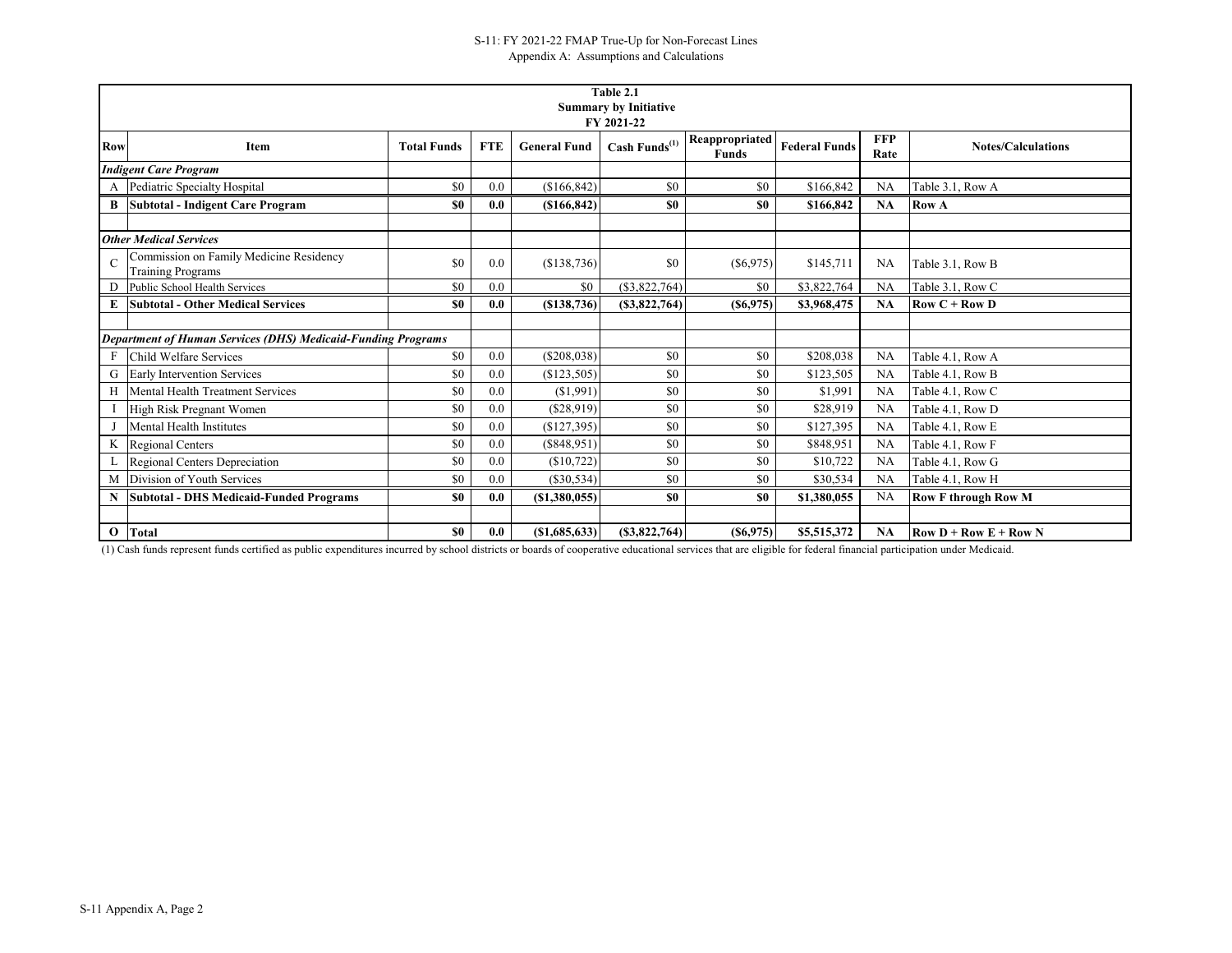#### S-11: FY 2021-22 FMAP True-Up for Non-Forecast Lines Appendix A: Assumptions and Calculations

|            | Table 3.1 - FY 2021-22 FMAP Increase for Non-Forecast Lines<br><b>Incremental Request</b> |                    |                     |                                   |                             |                      |             |                                               |  |  |  |  |
|------------|-------------------------------------------------------------------------------------------|--------------------|---------------------|-----------------------------------|-----------------------------|----------------------|-------------|-----------------------------------------------|--|--|--|--|
| <b>Row</b> | Item                                                                                      | <b>Total Funds</b> | <b>General Fund</b> | $\text{Cash}\ \text{Funds}^{(1)}$ | <b>Reappropriated Funds</b> | <b>Federal Funds</b> | <b>FMAP</b> | Source                                        |  |  |  |  |
|            | Pediatric Specialty Hospital                                                              | S0                 | (S166, 842)         | \$0                               |                             | \$166,842            |             | 1.55% Table 3.3, Row B minus Table 3.2, Row B |  |  |  |  |
|            | Commission on Family Medicine<br>Residency Training Programs                              | \$0                | (\$138,736)         | \$0                               | (S6, 975)                   | \$145,711            |             | 1.55% Table 3.3, Row C minus Table 3.2, Row C |  |  |  |  |
|            | Public School Health Services                                                             | \$0                | \$0                 | (S3.822.764)                      | \$0                         | \$3,822,764          |             | 2.28% Table 3.3, Row D minus Table 3.2, Row D |  |  |  |  |
|            | D Total                                                                                   | \$0                | (S305, 578)         | (S3,822,764)                      | (S6, 975)                   | \$4,135,317          |             | <b>Row A through Row C</b>                    |  |  |  |  |

(1) Cash funds represent funds certified as public expenditures incurred by school districts or boards of cooperative educational services that are eligible for federal financial participation under Medicaid.

|            | Table 3.2 - FY 2021-22 FMAP Increase for Non-Forecast Lines<br><b>Revised Spending Authority</b> |                    |                     |                                   |                             |                      |             |                                                             |  |  |  |  |
|------------|--------------------------------------------------------------------------------------------------|--------------------|---------------------|-----------------------------------|-----------------------------|----------------------|-------------|-------------------------------------------------------------|--|--|--|--|
| <b>Row</b> | Item                                                                                             | <b>Total Funds</b> | <b>General Fund</b> | $\text{Cash}\ \text{Funds}^{(1)}$ | <b>Reappropriated Funds</b> | <b>Federal Funds</b> | <b>FMAP</b> | <b>Source</b>                                               |  |  |  |  |
|            | Pediatric Specialty Hospital                                                                     | \$10,764,010       | \$4,881,479         | \$0                               | SO.                         | \$5,882,531          |             | $\frac{54.65\%}{2}$ Program Spending Authority Adjusted for |  |  |  |  |
|            | Commission on Family Medicine<br><b>Residency Training Programs</b>                              | \$9,400,725        | \$4,059,154         | \$0                               | \$204,075                   | \$5,137,496          |             | 54.65% FMAP Increase Through Quarter Ending                 |  |  |  |  |
|            | Public School Health Services                                                                    | \$167,386,604      | \$0                 | \$75,632,074                      | \$0                         | \$91,754,530         |             | $\frac{1}{54.82\%}$ 3/31/2022                               |  |  |  |  |
|            | Total                                                                                            | \$187,551,339      | \$8,940,633         | \$75,632,074                      | \$204,075                   | \$102,774,557        |             | 54.80% Row A through Row C                                  |  |  |  |  |

(1) Cash funds represent funds certified as public expenditures incurred by school districts or boards of cooperative educational services that are eligible for federal financial participation under Medicaid.

|     | Table 3.3 - FY 2021-22 FMAP Increase for Non-Forecast Lines<br><b>Current Spending Authority</b> |                    |                     |                                          |                             |                      |             |                                         |  |  |  |  |
|-----|--------------------------------------------------------------------------------------------------|--------------------|---------------------|------------------------------------------|-----------------------------|----------------------|-------------|-----------------------------------------|--|--|--|--|
| Row | Item                                                                                             | <b>Total Funds</b> | <b>General Fund</b> | $Cash$ Funds <sup><math>(1)</math></sup> | <b>Reappropriated Funds</b> | <b>Federal Funds</b> | <b>FMAP</b> | <b>Source</b>                           |  |  |  |  |
|     | Pediatric Specialty Hospital                                                                     | \$10,764,010       | \$5,048,321         | \$0                                      | \$0                         | \$5,715,689          | 53.10%      |                                         |  |  |  |  |
|     | Commission on Family Medicine<br><b>Residency Training Programs</b>                              | \$9,400,725        | \$4,197,890         | \$0                                      | \$211,050                   | \$4,991,785          |             | 53.10% FY 2021-22 Long Bill (SB 21-205) |  |  |  |  |
|     | Public School Health Services                                                                    | \$167,386,604      | \$0                 | \$79,454,838                             | \$0                         | \$87,931,766         | 52.53%      |                                         |  |  |  |  |
|     | Total                                                                                            | \$187,551,339      | \$9,246,211         | \$79,454,838                             | \$211,050                   | \$98,639,240         |             | 52.59% Row A through Row C              |  |  |  |  |

(1) Cash funds represent funds certified as public expenditures incurred by school districts or boards of cooperative educational services that are eligible for federal financial participation under Medicaid.